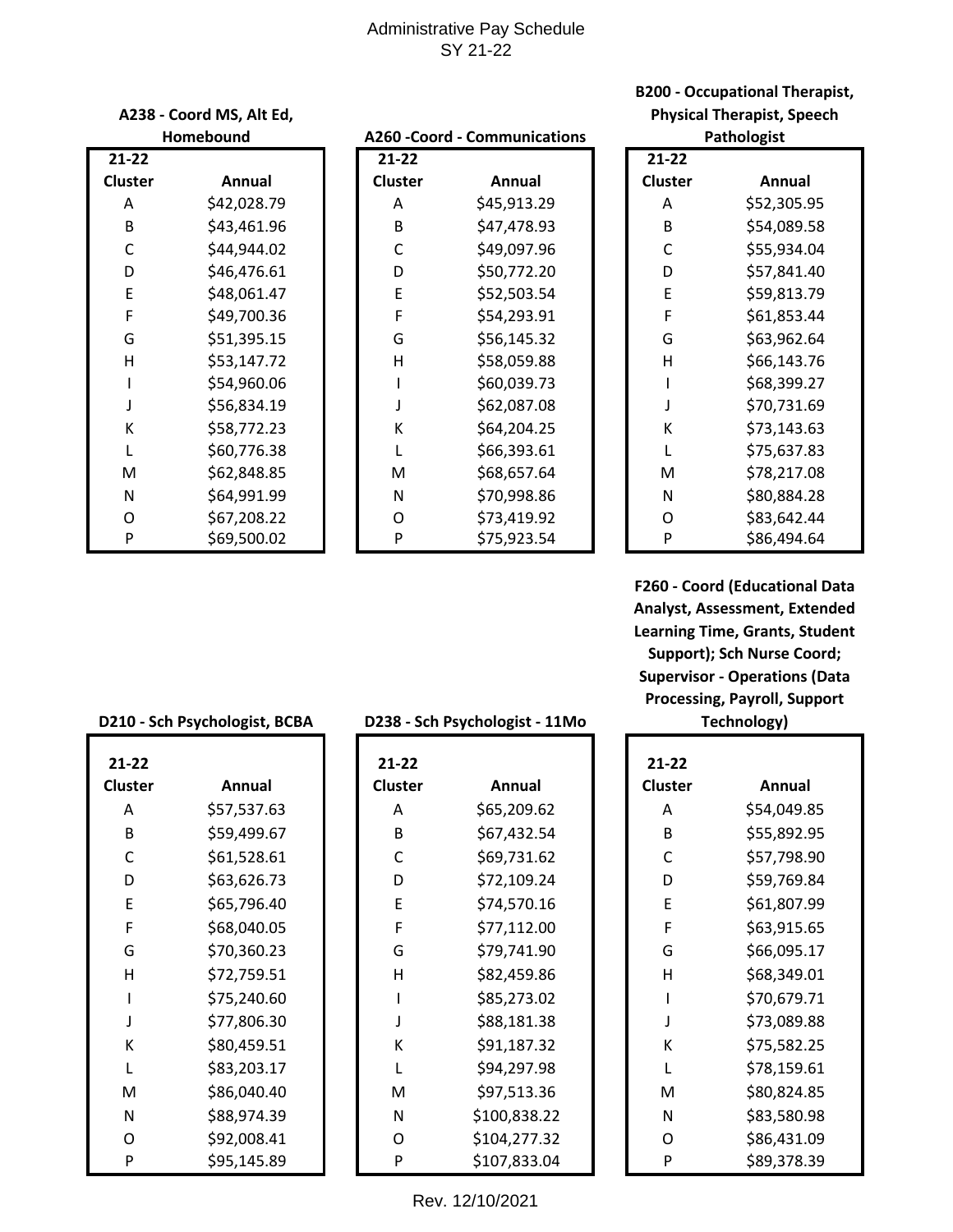## Administrative Pay Schedule SY 21-22

**G260 - Asst Director (Maintenance, Facilities, Finance); Director - Sch Counseling; Athletic Director; Supervisor - Instructional;** 

| FE238 - Asst Principal Elem |             | FM260 - Asst Principal Middle |           |             | <b>Safety Manager</b> |             |
|-----------------------------|-------------|-------------------------------|-----------|-------------|-----------------------|-------------|
| $21 - 22$                   |             |                               | $21 - 22$ |             | $21 - 22$             |             |
| <b>Cluster</b>              | Annual      |                               | Cluster   | Annual      | <b>Cluster</b>        | Annual      |
| A                           | \$57,098.15 |                               | A         | \$62,376.14 | A                     | \$59,862.01 |
| B                           | \$58,485.65 |                               | B         | \$63,891.89 | B                     | \$61,903.31 |
| $\mathsf{C}$                | \$59,906.85 |                               | C         | \$65,444.45 | $\mathsf{C}$          | \$64,014.21 |
| D                           | \$61,362.58 |                               | D         | \$67,034.76 | D                     | \$66,197.10 |
| E                           | \$62,853.70 |                               | E         | \$68,663.70 | E                     | \$68,454.43 |
| F                           | \$64,381.04 |                               | F         | \$70,332.23 | F                     | \$70,788.72 |
| G                           | \$65,945.50 |                               | G         | \$72,041.31 | G                     | \$73,202.62 |
| $\mathsf{H}$                | \$67,547.97 |                               | H         | \$73,791.90 | H                     | \$75,698.82 |
|                             | \$69,189.38 |                               |           | \$75,585.05 |                       | \$78,280.15 |
|                             | \$70,870.68 |                               |           | \$77,421.77 |                       | \$80,949.51 |
| К                           | \$72,592.86 |                               | К         | \$79,303.11 | К                     | \$83,709.88 |
| L                           | \$74,356.85 |                               |           | \$81,230.18 |                       | \$86,564.39 |
| M                           | \$76,163.72 |                               | M         | \$83,204.07 | M                     | \$89,516.23 |
| ${\sf N}$                   | \$78,014.50 |                               | N         | \$85,225.93 | N                     | \$92,568.75 |
| $\circ$                     | \$79,910.26 |                               | O         | \$87,296.92 | O                     | \$95,725.34 |
| $\mathsf{P}$                | \$81,852.07 |                               | P         | \$89,418.23 | P                     | \$98,989.57 |

| FM260 - Asst Principal Middle |  |  |  |  |  |
|-------------------------------|--|--|--|--|--|
|-------------------------------|--|--|--|--|--|

| 21-22          |             |
|----------------|-------------|
| <b>Cluster</b> | Annual      |
| Α              | \$62,376.14 |
| В              | \$63,891.89 |
| C              | \$65,444.45 |
| D              | \$67,034.76 |
| F              | \$68,663.70 |
| F              | \$70,332.23 |
| G              | \$72,041.31 |
| н              | \$73,791.90 |
| ı              | \$75,585.05 |
| J              | \$77,421.77 |
| К              | \$79,303.11 |
| L              | \$81,230.18 |
| M              | \$83,204.07 |
| Ν              | \$85,225.93 |
| O              | \$87,296.92 |
| P              | \$89,418.23 |

| $21 - 22$ |             |
|-----------|-------------|
| Cluster   | Annual      |
| Α         | \$59,862.01 |
| В         | \$61,903.31 |
| C         | \$64,014.21 |
| D         | \$66,197.10 |
| E         | \$68,454.43 |
| F         | \$70,788.72 |
| G         | \$73,202.62 |
| н         | \$75,698.82 |
| ı         | \$78,280.15 |
| J         | \$80,949.51 |
| K         | \$83,709.88 |
| L         | \$86,564.39 |
| M         | \$89,516.23 |
| N         | \$92,568.75 |
| O         | \$95,725.34 |
| P         | \$98,989.57 |

| 21-22   |             |
|---------|-------------|
| Cluster | Annual      |
| А       | \$69,084.52 |
| В       | \$70,763.28 |
| C       | \$72,482.82 |
| D       | \$74,244.15 |
| E       | \$76,048.28 |
| F       | \$77,896.26 |
| G       | \$79,789.14 |
| н       | \$81,728.02 |
| ı       | \$83,714.00 |
| J       | \$85,748.25 |
| K       | \$87,831.93 |
| L       | \$89,966.26 |
| M       | \$92,152.44 |
| N       | \$94,391.73 |
| O       | \$96,685.46 |
| P       | \$99,034.91 |

#### **GH260 - Asst Principal High GA260 - Assoc Principal High**

A \$70,807.37 B \$72,483.39 C \$74,199.08 D \$75,955.36 E \$77,753.23 F \$79,593.64 G \$81,477.62 H \$83,406.20 I \$85,380.43 J \$87,401.39 K \$89,470.17 L \$91,587.93 M \$93,755.82 N \$95,975.02 O \$98,246.75 P \$100,572.25

**Cluster Annual**

**21-22** 

**H260 - Director, Program** 

| Leader, Project Manager |              |  |  |  |  |
|-------------------------|--------------|--|--|--|--|
| 21-22                   |              |  |  |  |  |
| <b>Cluster</b>          | Annual       |  |  |  |  |
| А                       | \$74,059.54  |  |  |  |  |
| B                       | \$75,614.79  |  |  |  |  |
| C                       | \$77,202.70  |  |  |  |  |
| D                       | \$78,823.95  |  |  |  |  |
| E                       | \$80,479.27  |  |  |  |  |
| F                       | \$82,169.32  |  |  |  |  |
| G                       | \$83,894.88  |  |  |  |  |
| н                       | \$85,656.67  |  |  |  |  |
| ı                       | \$87,455.47  |  |  |  |  |
| J                       | \$89,292.03  |  |  |  |  |
| K                       | \$91,167.15  |  |  |  |  |
| L                       | \$93,081.68  |  |  |  |  |
| M                       | \$95,036.39  |  |  |  |  |
| N                       | \$97,032.15  |  |  |  |  |
| O                       | \$99,069.83  |  |  |  |  |
| P                       | \$101,150.30 |  |  |  |  |